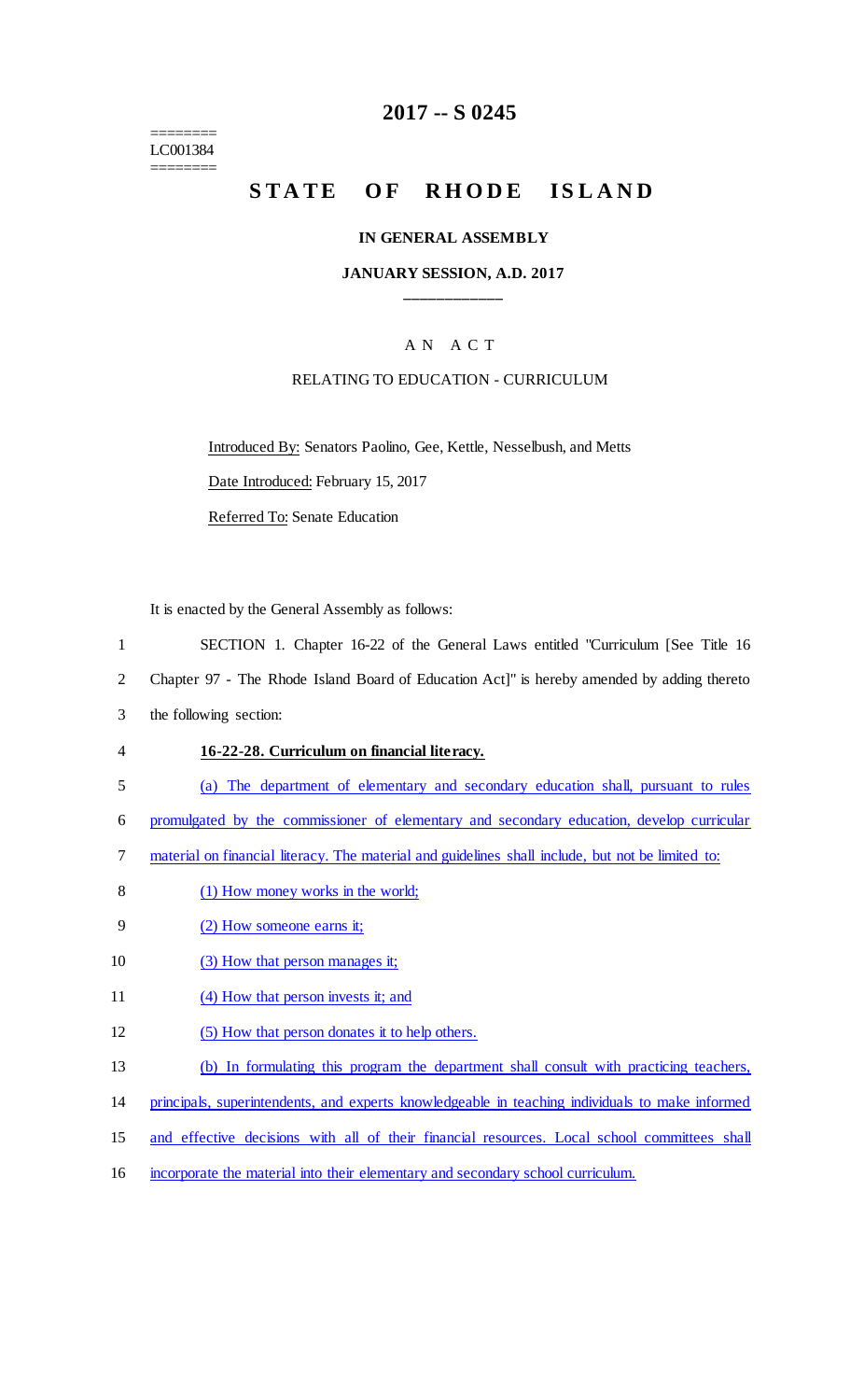======== LC001384 ========